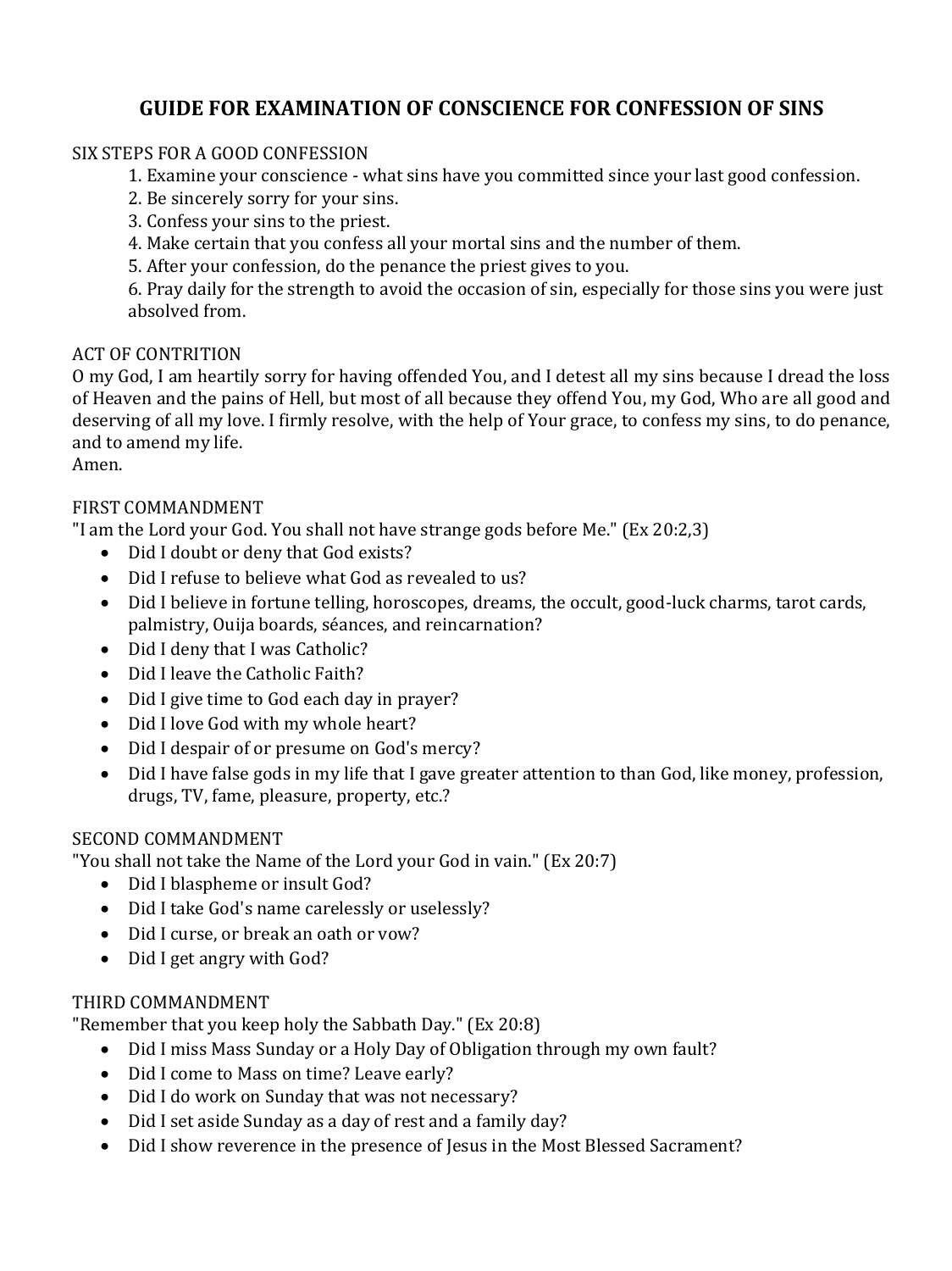# FOURTH COMMANDMENT

"Honor your father and your mother." (Ex 20:12)

- Did I disobey or disrespect my parents or legitimate superiors?
- Did I neglect my duties to my husband, wife, children or parents?
- Did I neglect to give good religious example to my family?
- Did I fail to actively take an interest in the religious education and formation of my children?
- Did I fail to educate myself on the true teachings of the Church?
- Did I give scandal by what I said or did, especially to the young?
- Did I cause anyone to leave the faith?
- Did I cause tension and fights in my family?
- Did I care for my aged and infirm relatives?
- Did I give a full day's work for a full day's pay?
- Did I give a fair wage to my employees?

#### FIFTH COMMANDMENT

"You shall not kill." (Ex 20:13)

- Did I kill or physically injure anyone?
- Did I have an abortion, or advise someone else to have an abortion? (One who procures an abortion is automatically excommunicated, as is anyone who is involved in an abortion, Canon 1398. The excommunication will be lifted in the Sacrament of Reconciliation.)
- Did I use or cause my spouse to use birth control pills (whether or not realizing that birth control pills do abort the fetus if and when conceived)?
- Did I attempt suicide?
- Did I take part in or approve of "mercy killing" (euthanasia)?
- Did I get angry, impatient, envious, unkind, proud, revengeful, jealous, hateful toward another?
- Did I give bad example by drug abuse, drinking alcohol to excess, fighting, quarreling?
- Did I abuse my children?

#### SIXTH COMMANDMENT

"You shall not commit adultery." (Ex 20:14) "You shall not covet your neighbor's wife." (Ex 20:17) *Note: In the area of deliberate sexual sins listed below, all are mortal sins if there is sufficient reflection and full consent of the will. "No fornicators, idolaters, or adulterers, no sodomites,... will inherit the kingdom of God." (1 Cor 6:9-10) "Anyone who looks lustfully at a woman has already committed adultery with her in his thoughts." (Mt 5:28)* 

- Did I willfully entertain impure thoughts or desires?
- Did I use impure or suggestive words? Tell impure stories? Listen to them?
- Did I deliberately look at impure TV, videos, plays, pictures or movies? Or deliberately read impure materials?
- Did I commit impure acts by myself (masturbation)?
- Did I commit impure acts with another fornication (premarital sex), adultery (sex with a married person)?
- Did I practice artificial birth control (by pills, device, and withdrawal)?
- Did I marry or advise anyone to marry outside the Church?
- Did I avoid the occasions of impurity?
- Did I try to control my thoughts?
- Did I engage in homosexual activity?